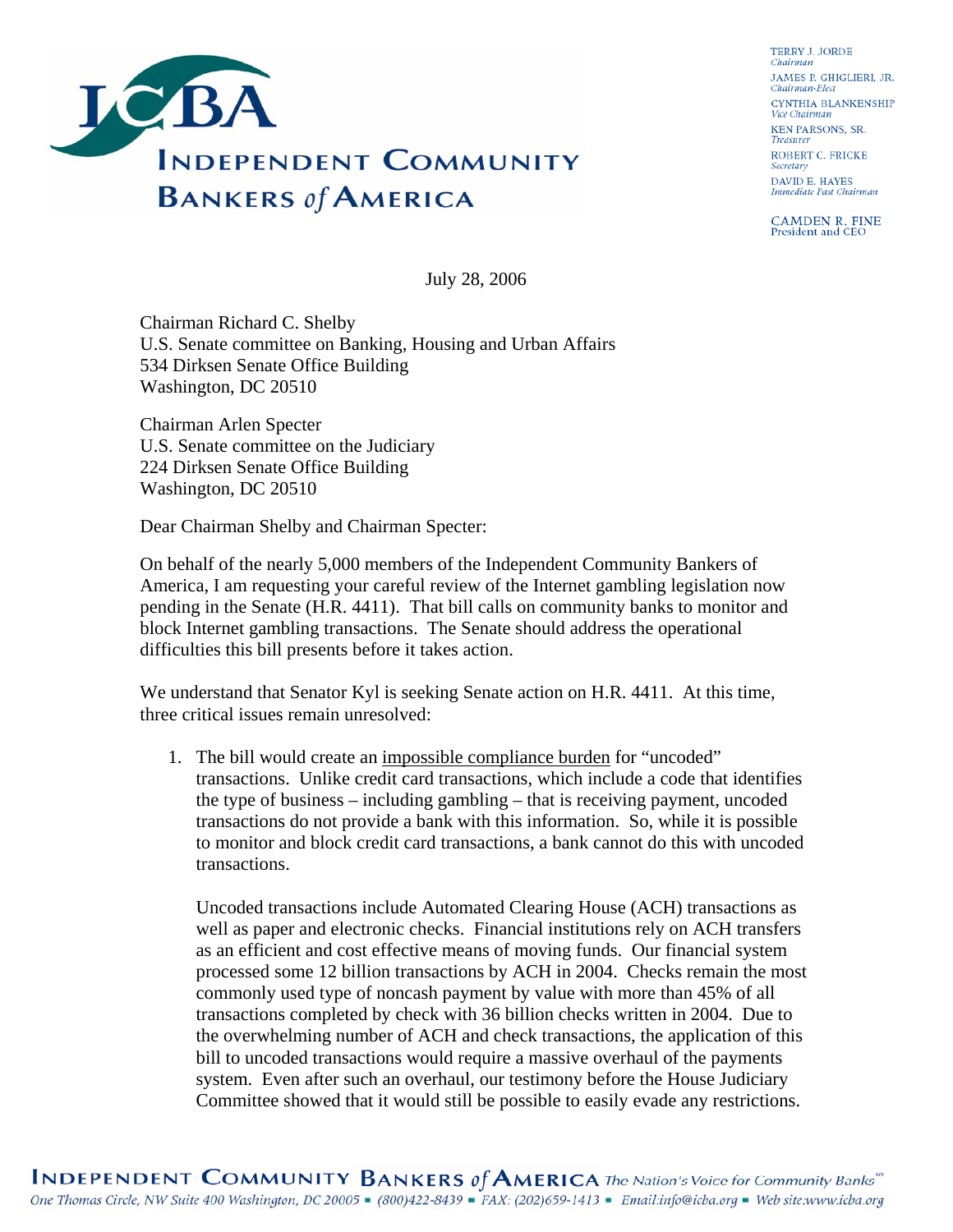The House bill gives Treasury and the Federal Reserve final power to determine which transactions would be covered and to avoid creating an impossible compliance burden each time an internet gambling company is prosecuted. Congress could provide this certainty by giving the federal regulators guiding factors to assist in determining which transactions would be subject to the law.

The legislation should also prevent the courts from placing additional compliance requirements on the nation's banking system. Our concern is highlighted by recent decision of the U.S. District Court of Missouri. On July 17, 2006 the District Court approved a Temporary Restraining Order (TRO) barring "entities having possession or control of the instrumentalities used by the [internet gambling company], …from causing the transmission of funds solicited from persons in the United States for the purpose of placing wagers on sports and sporting events to the defendant and its agents outside the United States." The TRO was accompanied by a list of 708 affiliated entities – each of which is a potential payee.

To comply with this TRO, any bank that may have a customer who may gamble with the defendant website or any of the 708 listed affiliates would have to monitor and block all their customers' payments (check, debit and ACH) to prevent payments to the defendant and all other 708 possible payees.

The need for unified federal oversight of (a) what payments are subject to the law and (b) who has the authority to create a national payments monitoring obligation is obvious and immediate.

2. The bill threatens to subject banks and electronic processors to potential criminal liability for pursuing their core business operations of merely processing financial transactions.

In earlier House versions of the bill, banks were excluded from liability because they were specifically excluded from the definition of a "gambling business." In the most recent version of the bill, that exclusion has been removed without explanation.

We are particularly concerned by this revision as the courts have found criminal liability attaches whenever an act is "necessary or helpful" in operating the [gambling] enterprise." Under this construction, the courts have found waitresses, bookkeepers and custodians liable for performing job related tasks. As a result, a bank with neither a relationship with a casino nor knowledge of its illegal activities could be criminally liable for transactions that flow through the bank (e.g., check clearing or a withdrawal of funds) during the regular course of business. This is an unacceptable level of risk to impose on our industry.